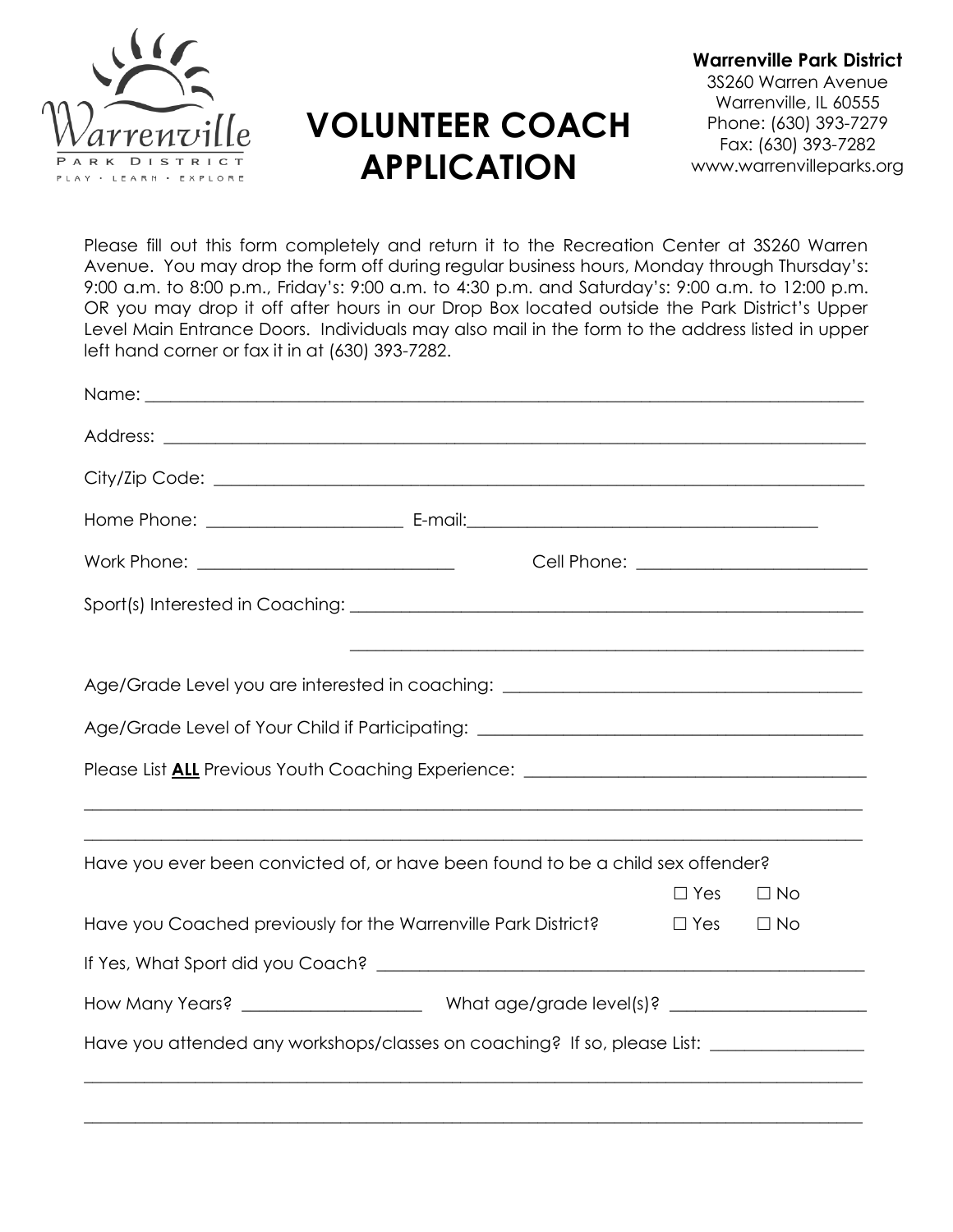| Are you certified through any of the following coaching certification programs?                                                      |            |                                           |
|--------------------------------------------------------------------------------------------------------------------------------------|------------|-------------------------------------------|
| <b>National Youth Sports Certification Association (NYSCA)?</b>                                                                      | $\Box$ Yes | $\Box$ No                                 |
| <b>American Sports Education Program (ASEP)?</b>                                                                                     | $\Box$ Yes | $\Box$ No                                 |
|                                                                                                                                      | $\Box$ Yes | $\Box$ No                                 |
| Would you be interested and able to participate in a Coaches Training Program if required to<br>do so?<br>$\Box$ Yes<br>$\square$ No |            |                                           |
| I would prefer to act as volunteer as a:<br>□ Head Coach  □ Assistant Coach                                                          |            |                                           |
| $\Box$ S<br>T-Shirt Size<br>$\square M$<br>$\Box L$<br>$\Box$ XL                                                                     |            |                                           |
| If chosen as a coach or assistant, I would prefer to be coaching with: _________                                                     |            |                                           |
|                                                                                                                                      |            | (Leave Blank if NO Preference or Request) |

## **Basic Requirements for Volunteer Coaches**

- 1. Enjoy working with youth and providing them with positive learning experiences.
- 2. Be available to organize and schedule one practice a week for your team.
- 3. Be available to make practice and games.
- 4. Required to Attend the Coaches Training Clinics scheduled by Park District Staff.
- 5. Complete an Illinois State Police Criminal Background Check and Volunteer Waiver form and approve the Park District to submit for processing. All applicants must comply to be eligible for coaching positions.
- 6. Coaches are requested to refrain from smoking while coaching in the Park District Program.
- 7. Coaches are required to abide by the Warrenville Park District Behavior Management/Code of Conduct.

## **Thanks for your support of the youth of Warrenville, and the Warrenville Park District. We appreciate your interest in becoming a volunteer coach!**

**All applicants will be informed if they have been assigned a team. Please call 393-7279 for more information.**

**\_\_\_\_\_\_\_\_\_\_\_\_\_\_\_\_\_\_\_\_\_\_\_\_\_\_\_\_\_\_\_\_\_\_\_\_\_\_\_\_ \_\_\_\_\_\_\_\_\_\_\_\_\_\_\_\_\_\_\_\_\_\_\_\_\_\_\_\_\_\_\_\_\_\_**

| Signature | Date |
|-----------|------|
|           |      |